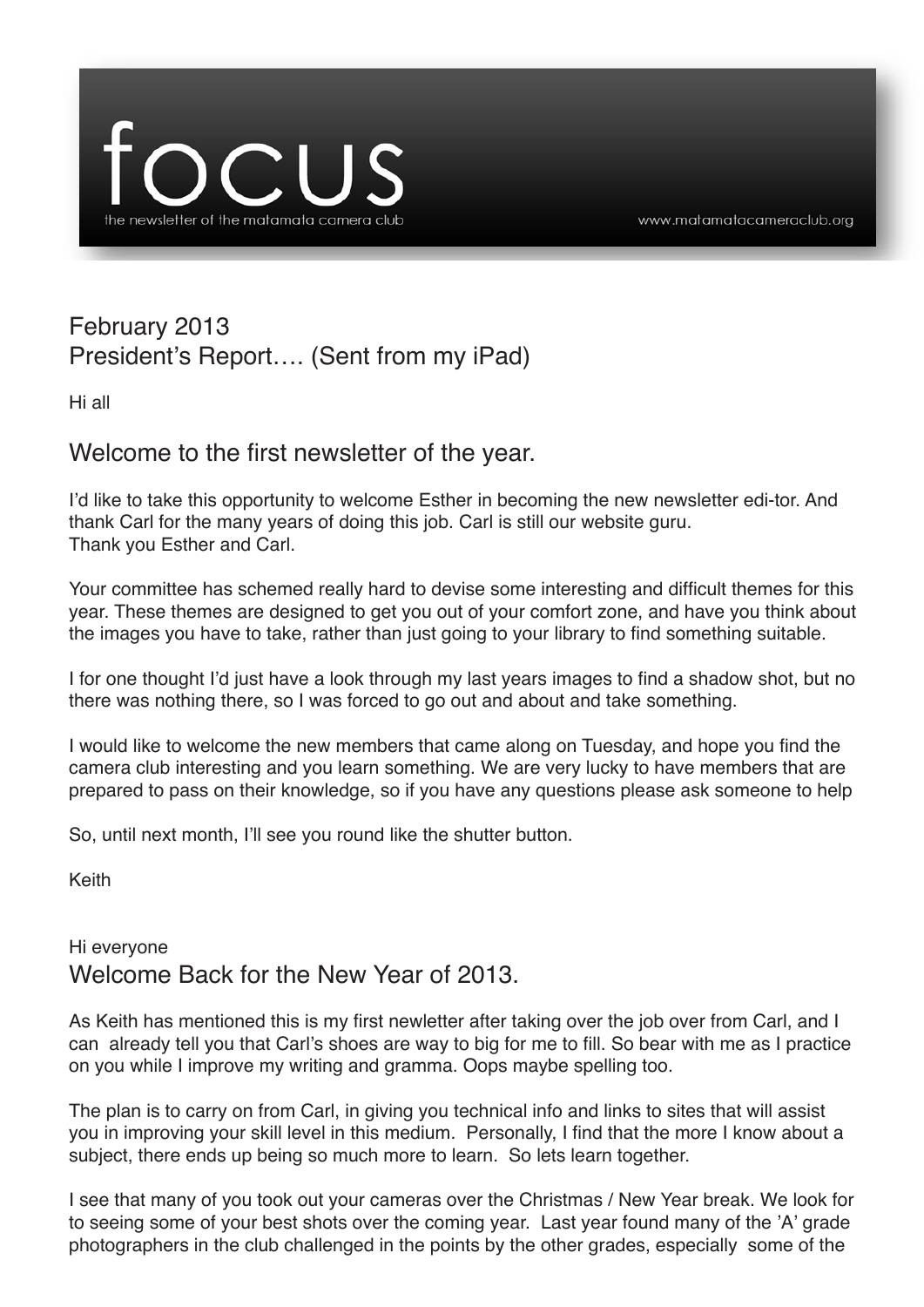newer members. Well done, you have scared a few of the more seasoned photographers. So if you're the competitive type, its good time to raise your game.

For those of you who are members for the enjoyment of being around like mind people, or just wanting to develop your skill level, we will continue to have workshops and fieldtrips throughout the year, it a great time to get along side some of our more knowledgable photographers in the club.

We want the club to be there for the diversity of our members photographic needs. So, if you have any ideas for the club please feel free to chat with any of the committee.

#### **Your 2013 Committee:**

Keith & Elaine Melville (Chairman & Secretary), Brie Martin (Treasurer), Geoff Brokenshire (Judging facilatator) Carl Profitt (Website), Sarah McMillian (Fieldtrips) Esther Bell (Newsletter)

#### We have Big Thank you's to:

**Tina & Tom Troughton** for hosting the end of year Christmas BBQ at their home last December. We know they worked very hard in preparing their home and grounds especially for our night. To quote Brie, "It was an absolutely wonderful night. "It was lovely, wasn't it. We had a great time"

**Carl Profitt,** our club's Newsletter Editor for the past number years. He has done a brilliant job in keeping us informed and up-to-date with our monthly club newsletters, which are normally full of the latest photography news, competitions details and technical information. Carl will be continuing to look after our website and its great to know its in such good hands.

**Paul & Marnie Sutherland** for being our special guests last month and letting us in on some of the their plans for their local Kodak business, along with sharing their commercial images and insights while working within New Zealand's commercial photography industry.

## March Local Events - So Far

#### March 8th 10am – 9pm

Kodak Express Photographic Expo promises to be a fun experience with representatives from Nikon, Olympus & Panasonic. It is a good chance to drop in and meet the new owners - Paul and Marnie Sutherland.

#### March's theme:

Abandoned Toys - Used a little or a lot, lost, discarded or just forgotten, show us these forgotten treasures. 1x Open Digital and 1x Open Print

#### **A copy of our 2013 programme is available on our website.**

Please make sure your images are into the club email by 6pm Monday 11th and they are resized to: 100 – 72 dpi with maximum 1920 x 1080 pixels (NB: Maximum height must be = 1080 pixels)

#### Club night workshop - March

Assembling a triptych. (Contact Keith if your happy to help out with computers & printers on the night)

Subs are due now:<br>Under 18 year \$20.00, Single \$ 35.00, Couples \$ 50.00. Refer to our financial supplement for our bank details. We prefer payment by internet banking, but giving cash to Brie on the next club night is also accepted.